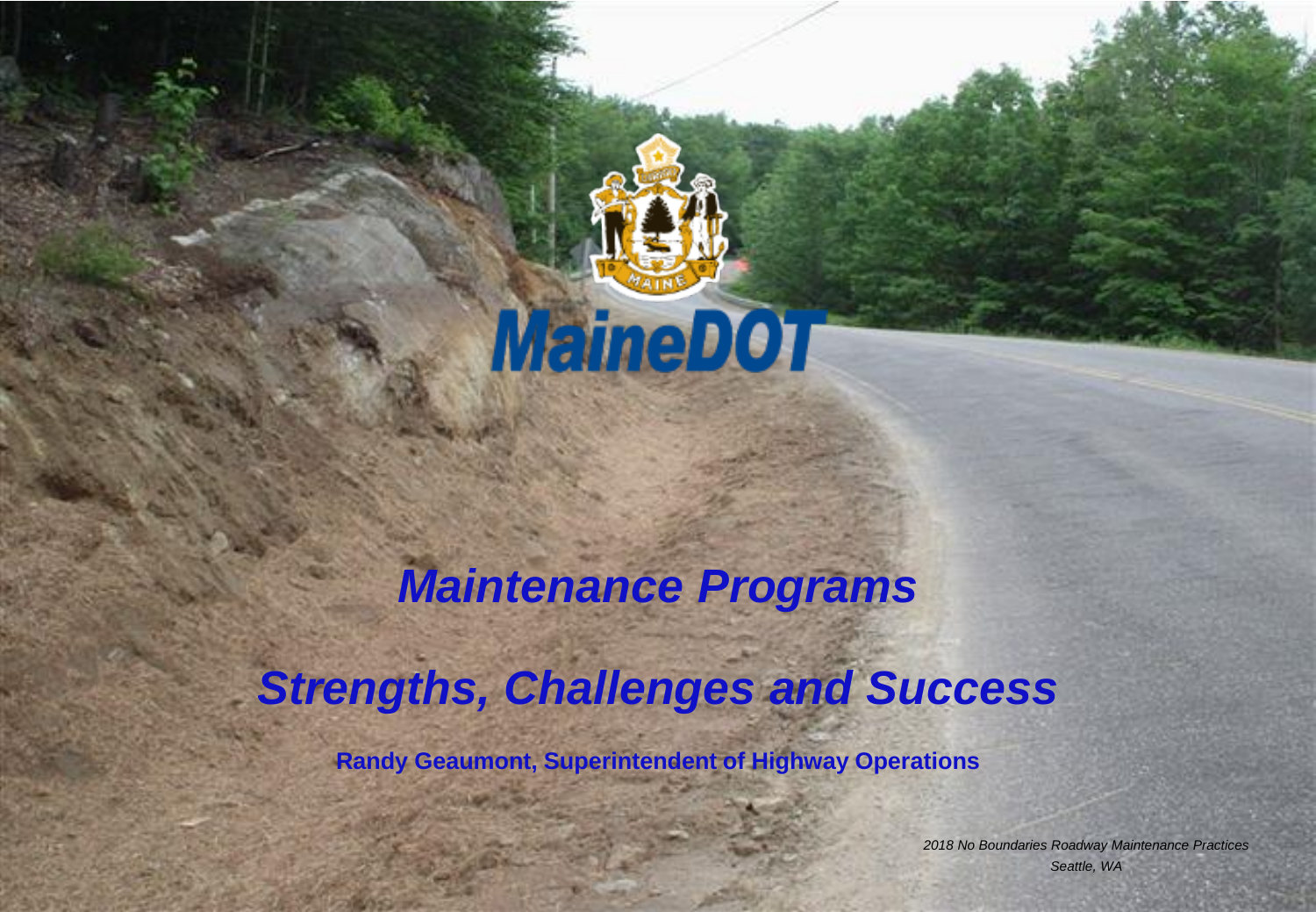

## **Topics**

- Overview of Maine
- Maintenance Programs
	- Budget
	- Strengths
	- Challenges
	- Success
- Questions

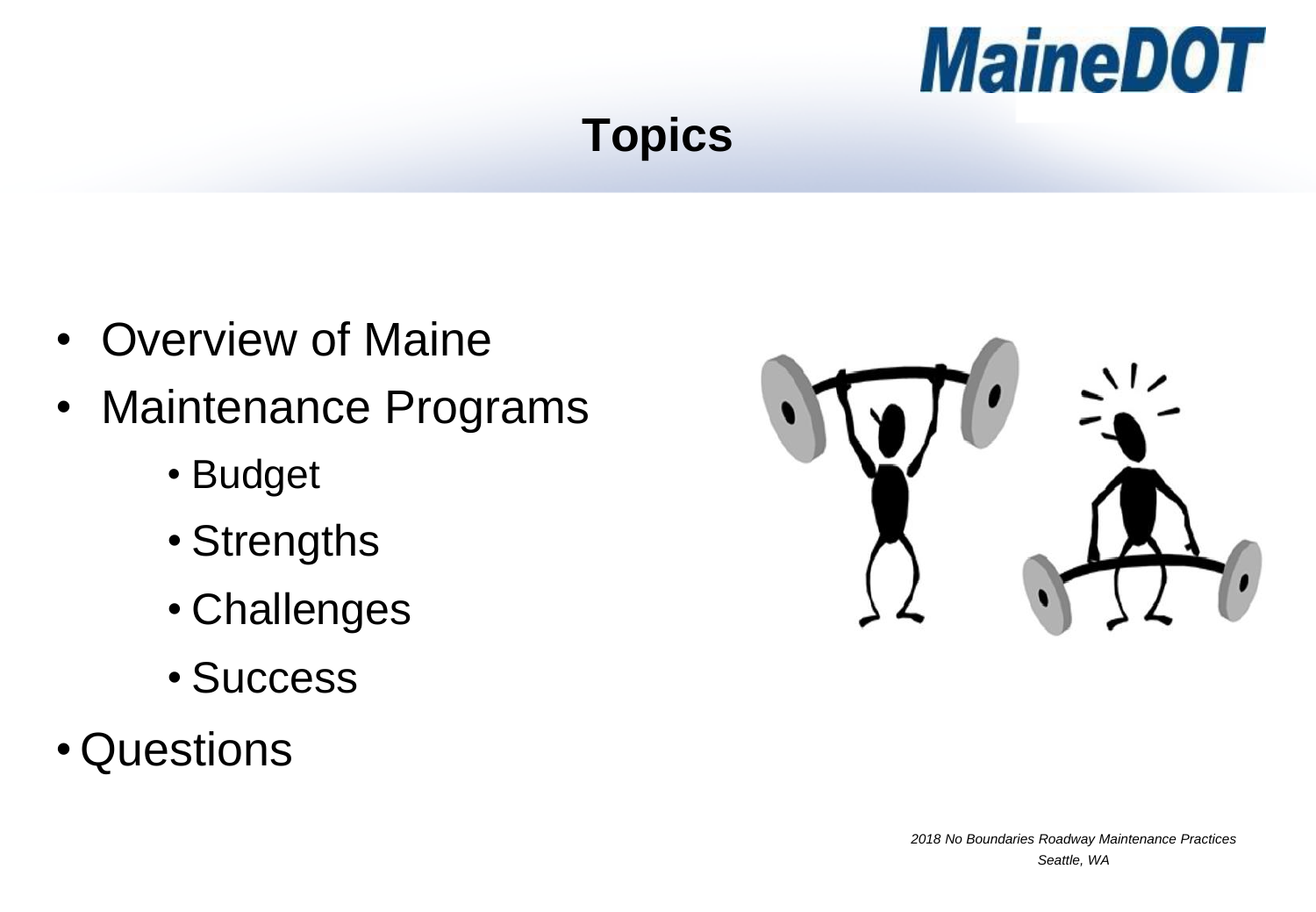# **MaineDOT**

# **State of Maine Statistics**

Population: **1.3 million**

Land Area: **33,000 square miles**

Forest: **17 million acres** 

Road Mileage: **22,000+ miles**

Largest City: **Portland** 

**(Pop. 64,000)**

Summer Budget: **\$104 million** 

**(\$2 million supplemental)**

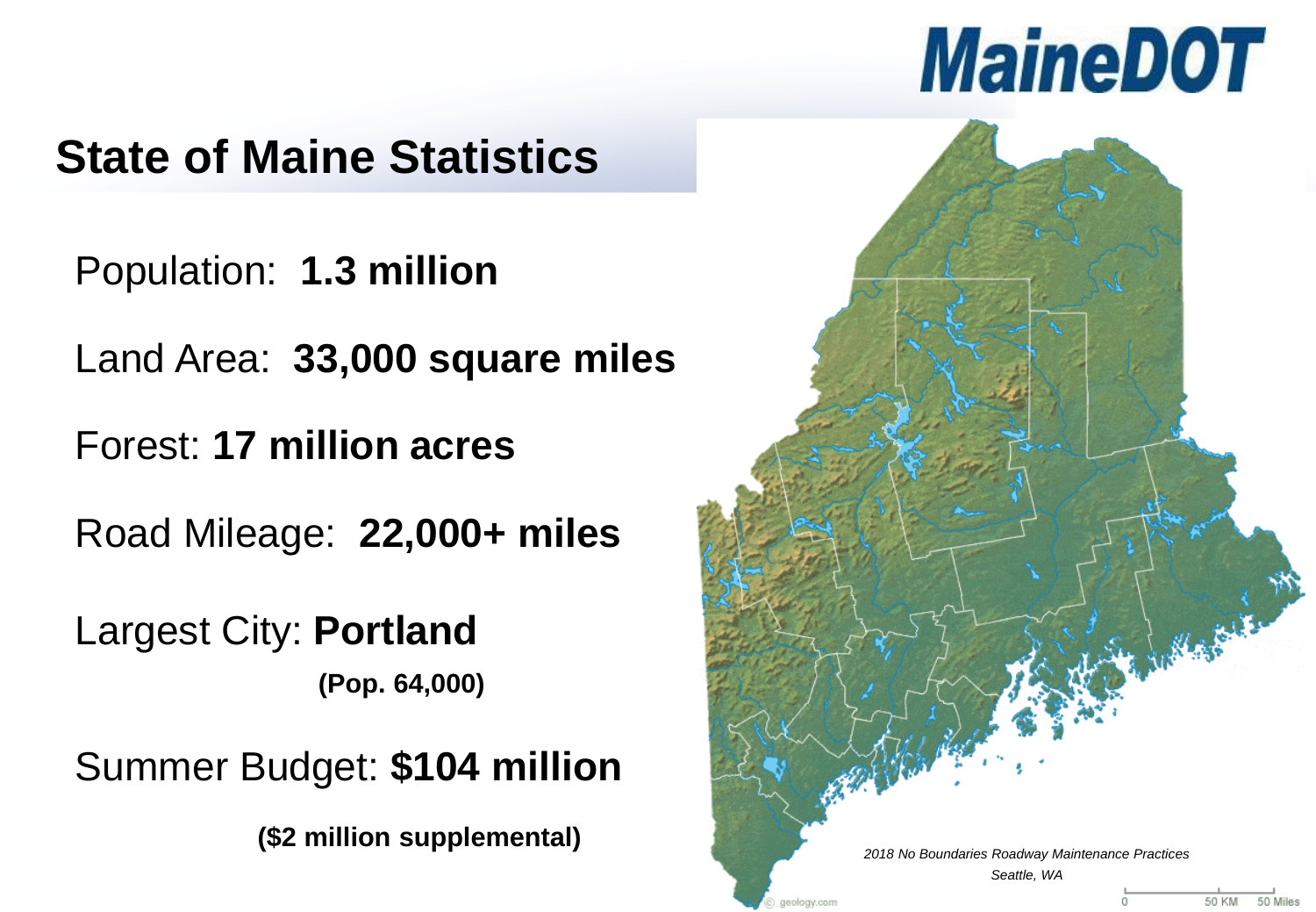

#### **Maine Maintenance Programs**

- PMRAP Program (Plant Mixed Recycled Asphalt Pavement)
- LCP (Light Capital Paving)
- Large Culverts (5' or greater and less than 10')
- Bridge Work
- Ditching & Culvert work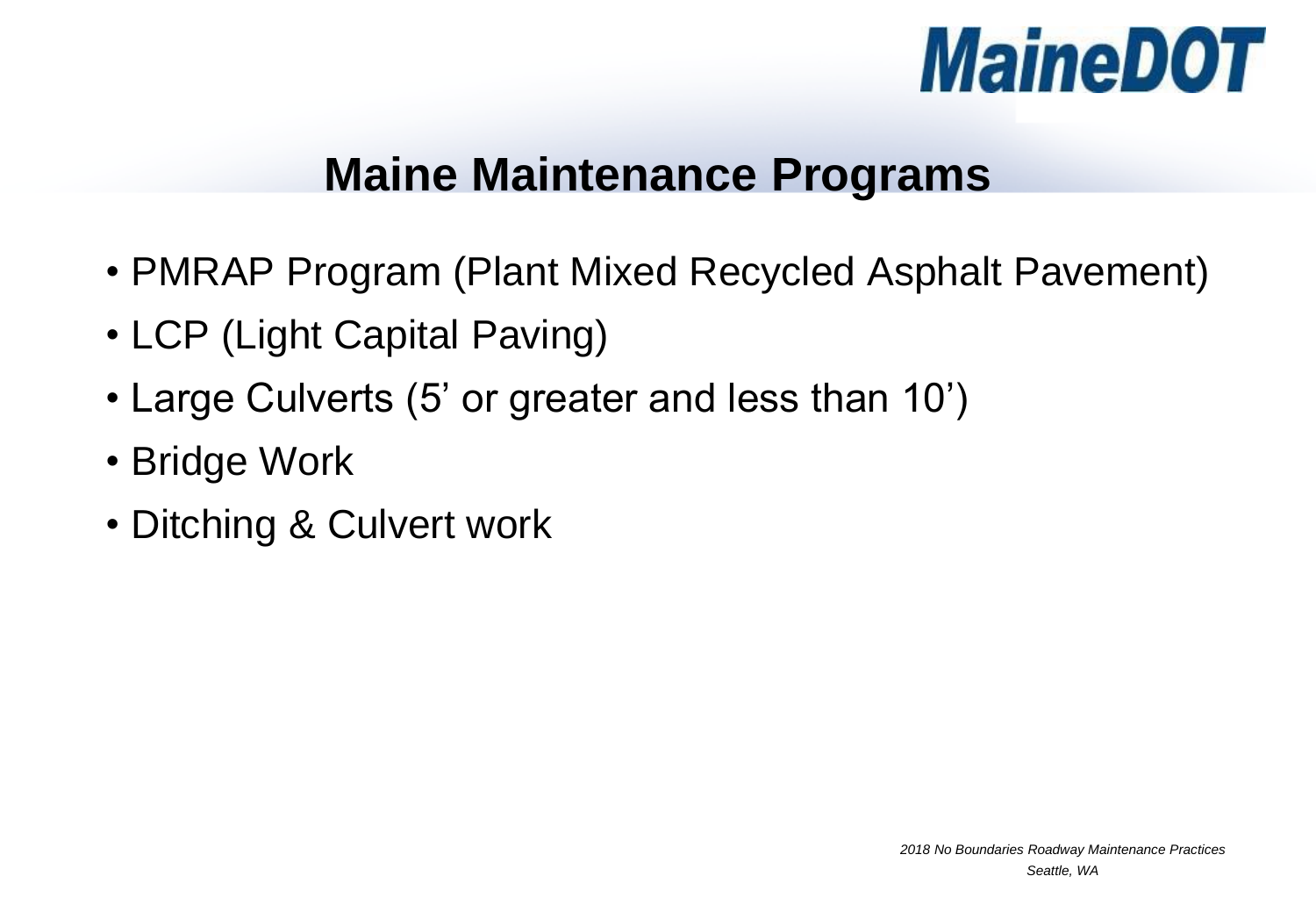

# **Superintendent of Highway Operations**

# • *Statewide Liaison*

- Work with region Superintendents
- Oversee statewide operations and scheduling of the Pug Mill Crew
- Identify, define and implement level of service standards
- Manage Bureau's capital equipment purchases
- Work with the regions and HQ to develop recommended statewide work plan initiatives
- Lead statewide Operations Managers in their functional roles to assure statewide consistency
- Develop and implement training programs for various highway maintenance activities
- Statewide Debris Management liaison for MEMA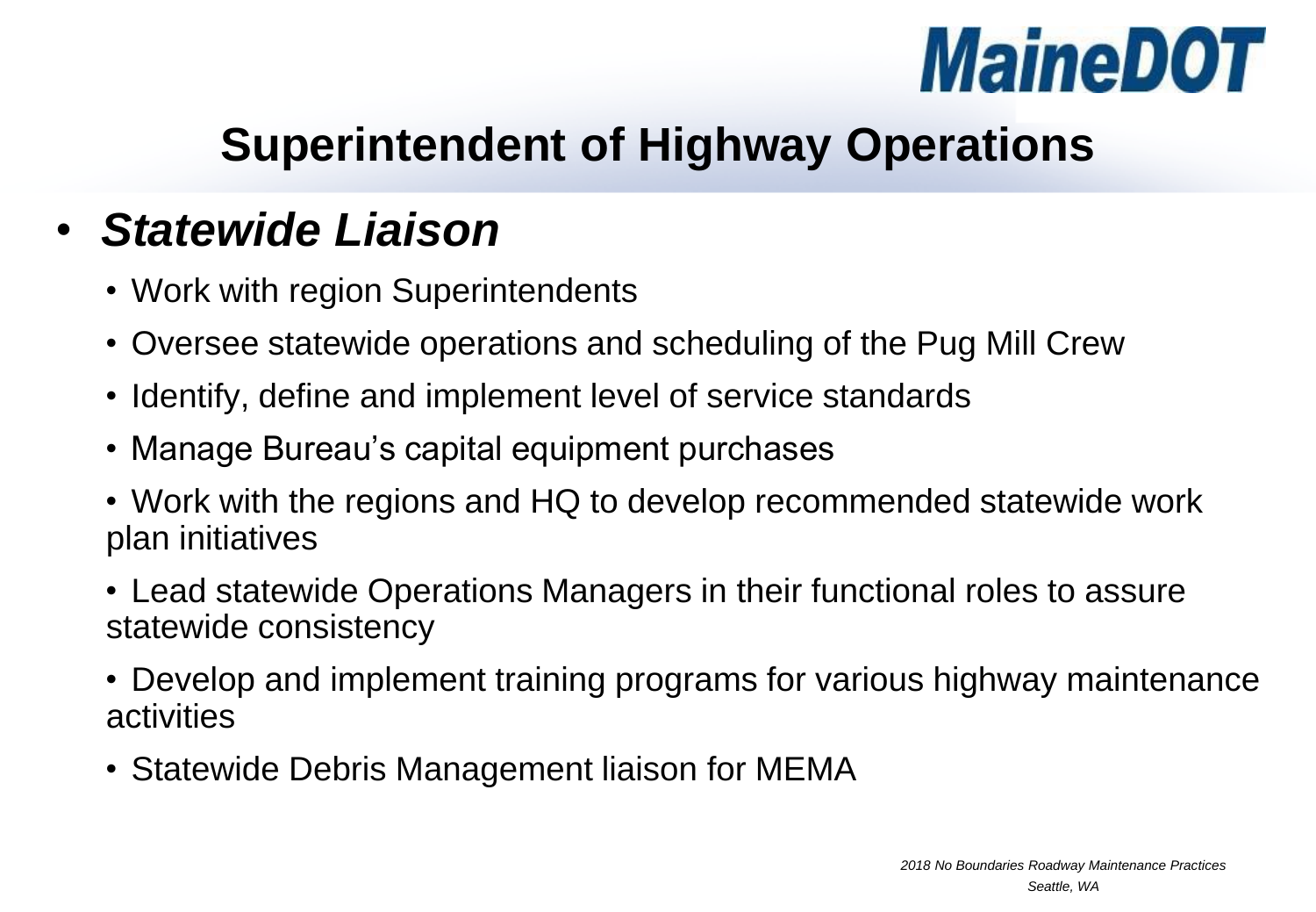

#### **MATS System Administrator**

- *Managed Assets for Transportation Systems*
	- Tri-State Application (ME, NH and VT)
	- Conduct statewide monthly meetings with region Data Managers to ensure reporting consistency and accuracy
	- Oversee system-wide asset management and inventory support.
	- Supervise the performance and work initiatives of the region Data/Asset Managers
	- Oversee the Bureau's crew payroll reporting efforts to ensure compliance with the Department's bi-weekly processing standards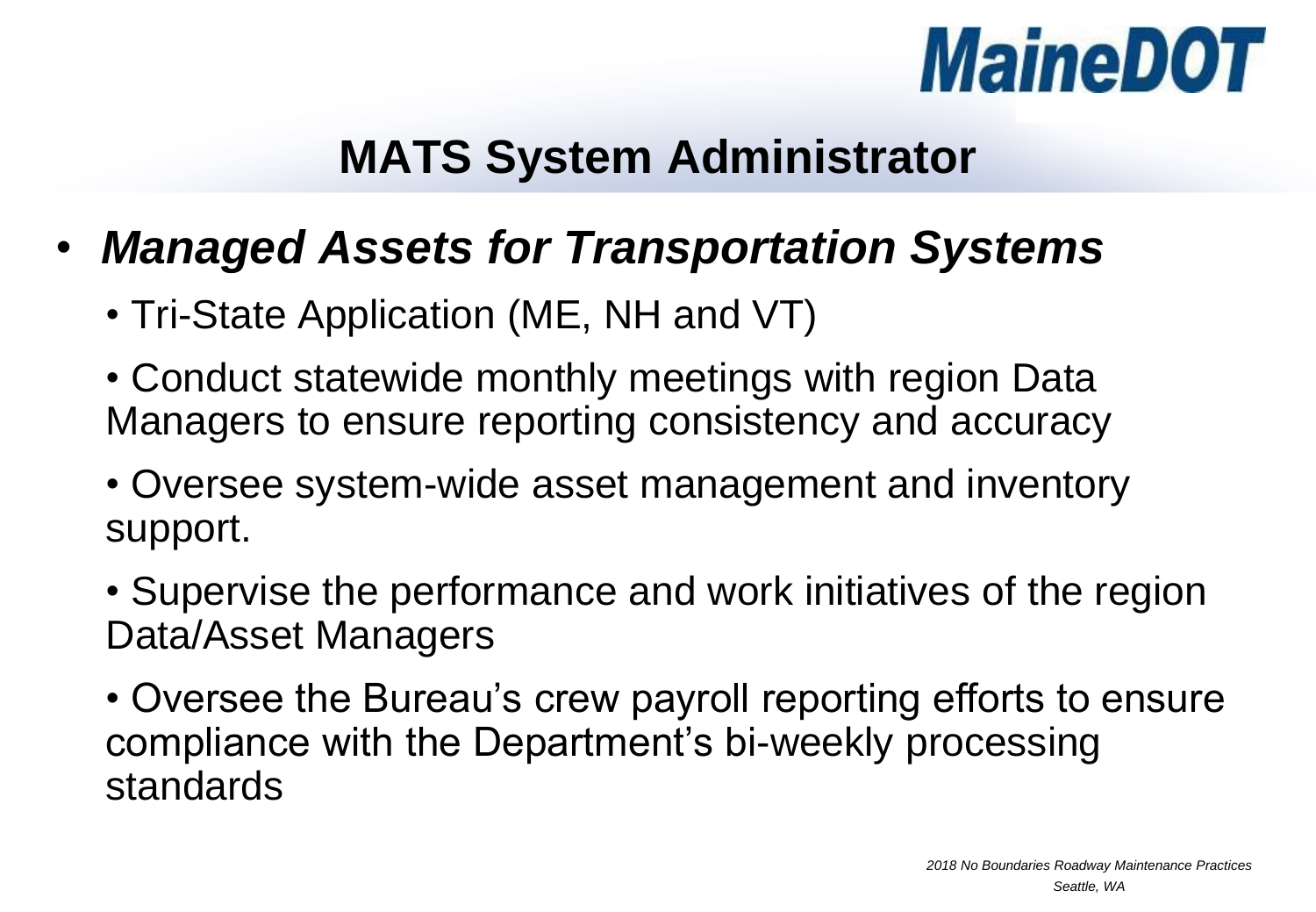

# **Challenges**

- *Staffing*
	- Reduction of FTE's over last 10 years
		- Less people to do the work
	- Candidate pool shrinking
		- Weak wages
		- Generational factor
	- Hiring non-CDL operators
		- Takes time, money and resources
	- Lose trained personnel to municipalities, contractors etc. for better pay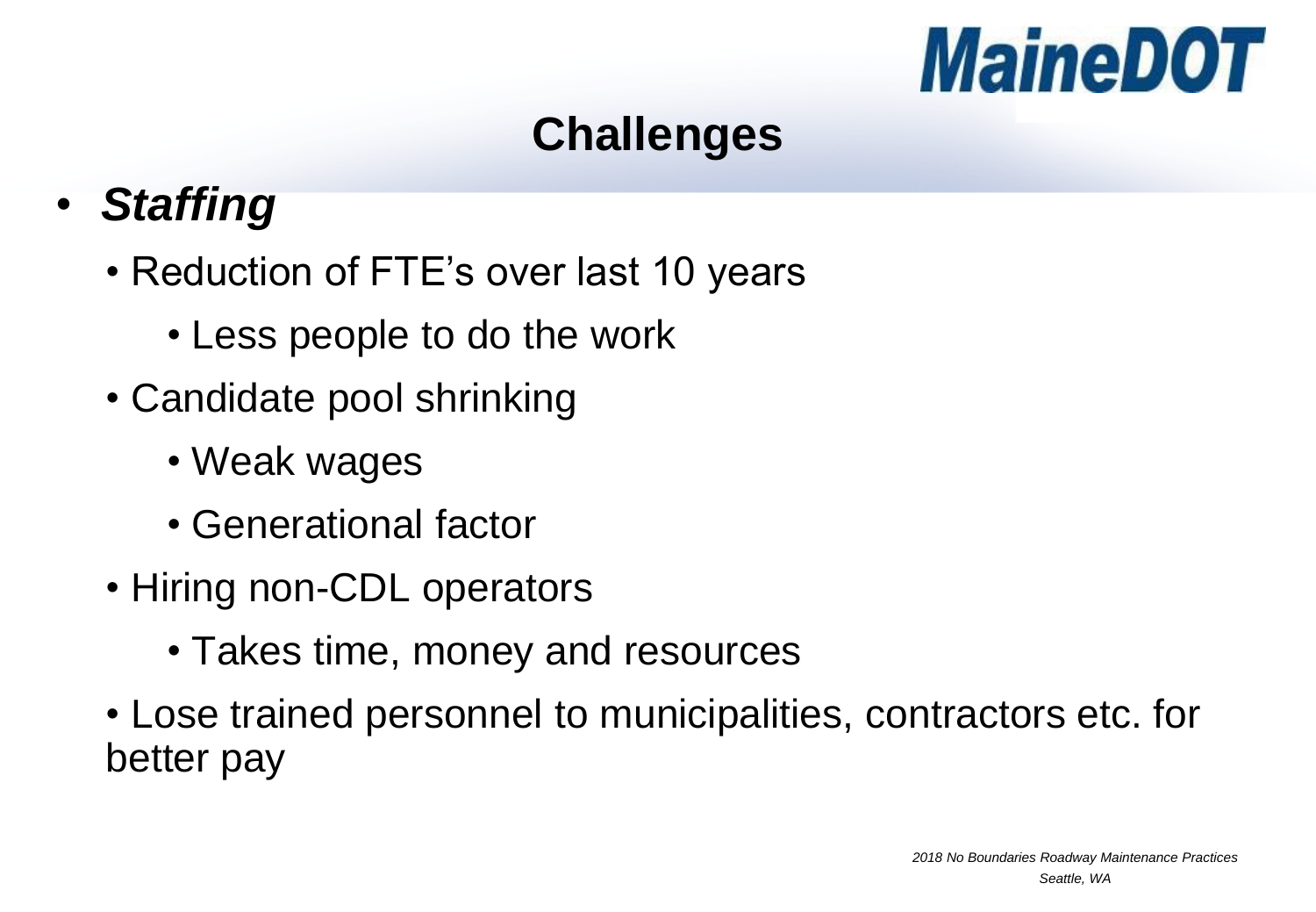

#### **Challenges cont.**

- *Short Season*
	- April to September
	- Work Plan to Follow
	- Summer storms take time and resources
		- Flooding
		- Wind damage
		- Etc.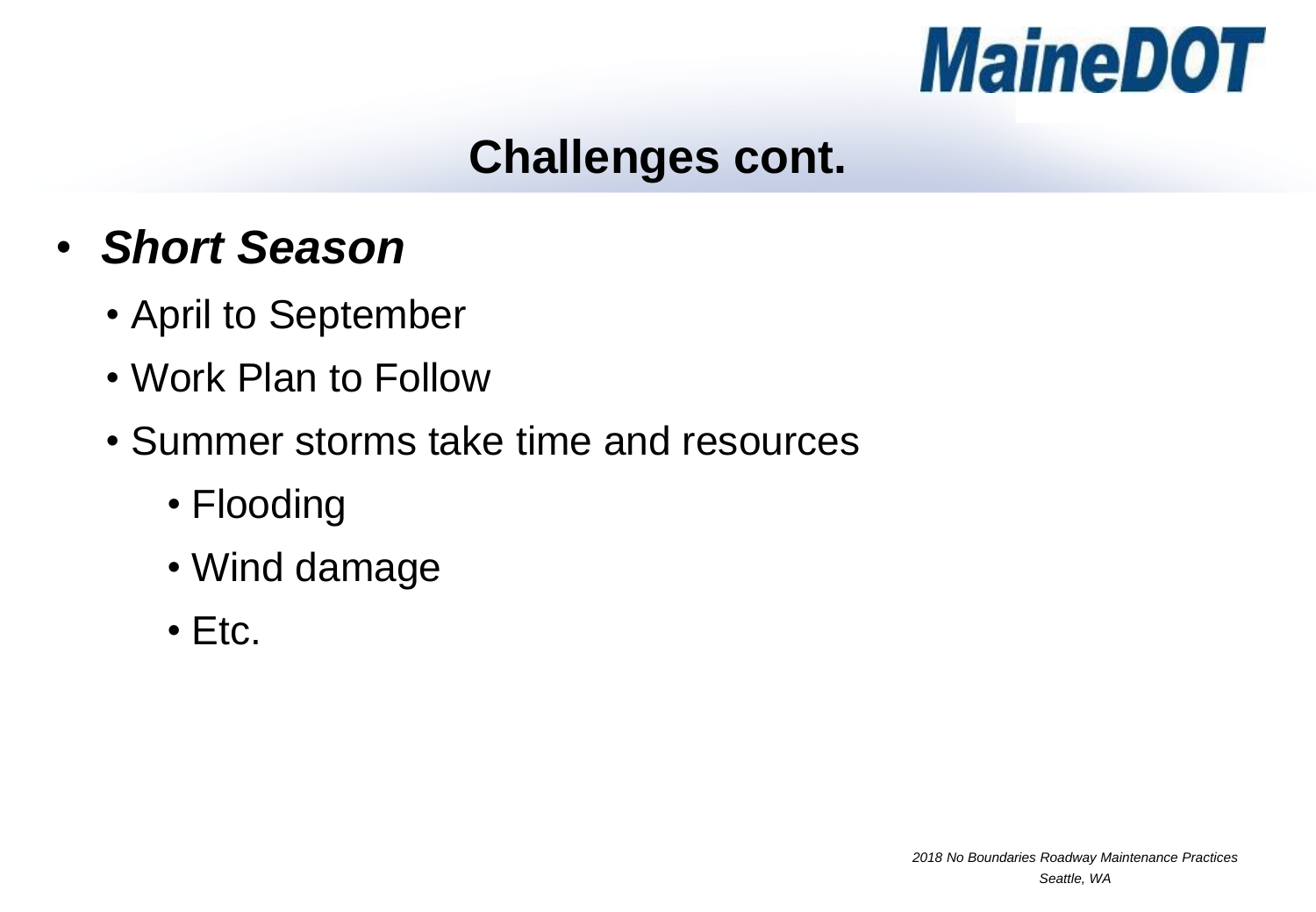# **Strengths**



### • **Work well with other Bureau's in the Department**

- Combine forces to get the biggest "bang for our buck"
- Contract work that makes sense
- **Bridge work**
- Large ditching projects
- Trucking of Light Capital Paving etc.
- Contract labor
- Allows us to better utilize our forces and equipment for our work plan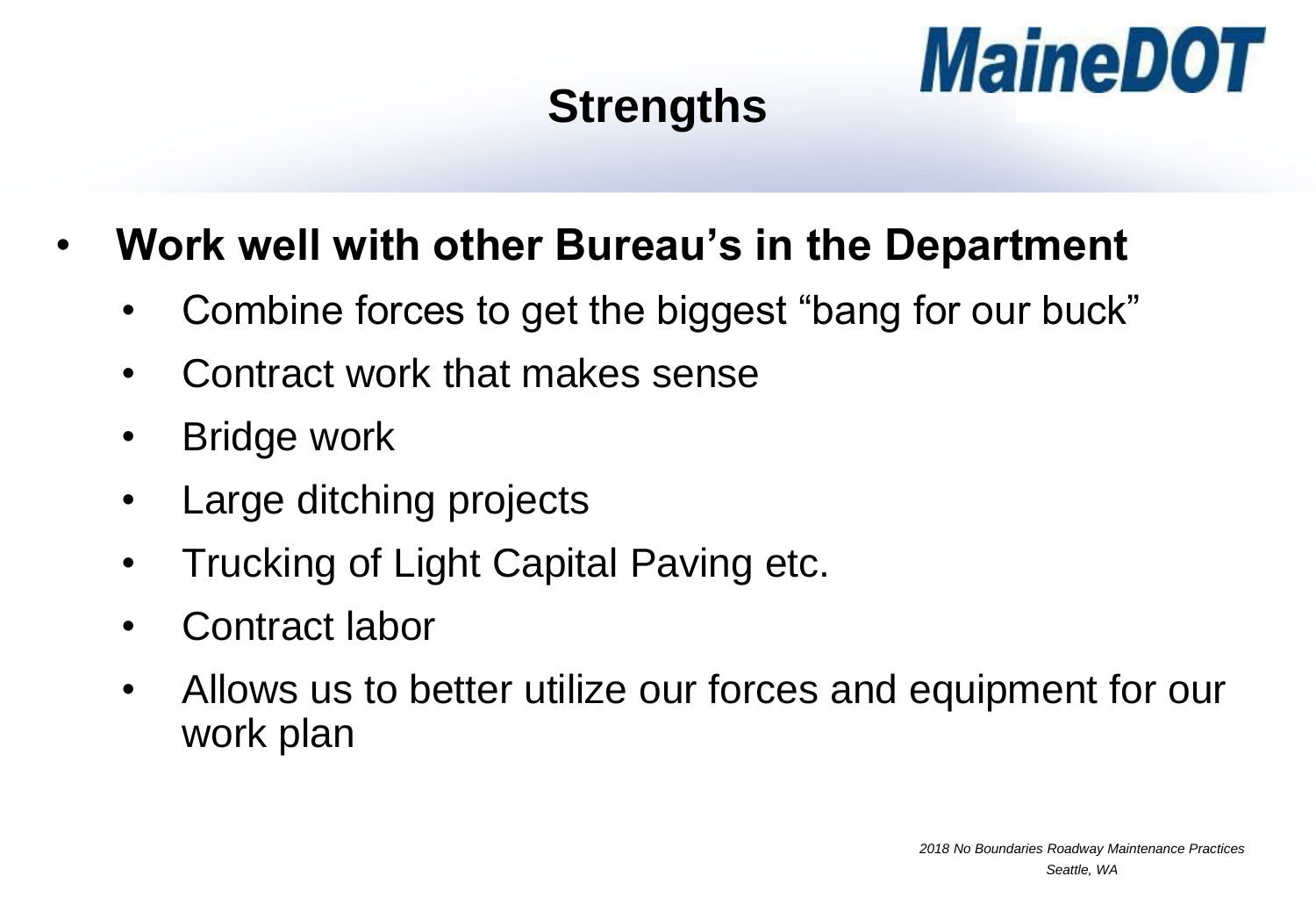

# **Program Success**

- *Pug Mill Program (PMRAP)*
	- Combined effort with Project Development and Maintenance & **Operations**
	- Primarily Major and Minor collectors < 4000 AADT
		- Approx. 925 miles in this category
		- Typical recon/rehab @ \$1,000,000 per mile
		- Cost would approach \$1,000,000,000 Billion
	- 25 to 30 miles yearly (approx. \$300K per mile)
	- 2500 to 3000 tons of recycled asphalt per mile
	- Upon project completion a determination will be made if road segment will be placed in Pavement Preservation Program